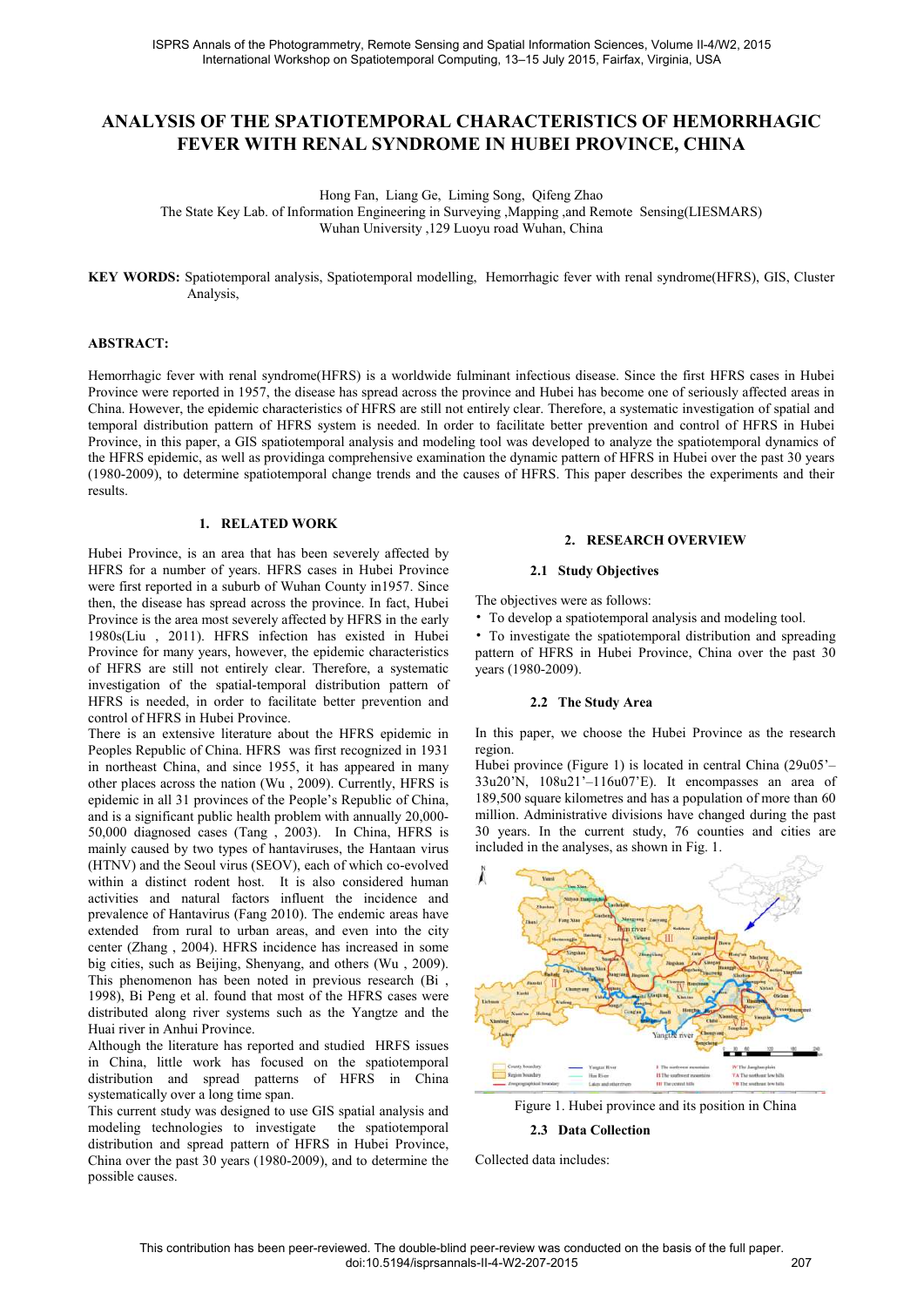• HFRS case: 20000 HFRS disease case in Hubei during 1980~2009, supported by Center for Disease Control and Prevention of Hubei Province (CDCH).

Hubei county-level vector topographic maps(scale  $=$ 1:4,000,000), including the 76 study counties and cities, were used to conduct a GIS-based analysis on the spatial distribution of HFRS. These GIS data were obtained from National Geomatics Center of China(NGCC)

• Demographic data and other statistical data: Population analyses for the periods 1990–1999 and 2000–2009 were based on census records from 1995 and 2000, respectively. obtained from the Hubei Statistics Bureau.

## **2.4 Data Processing**

All the data that include the HFRS case data,population data and base map data were used to build geographical information databases and a corresponding attributes database.

The HFRS case data were collected by case number, were firstly processed by county, by month and by year. . All HFRS cases were geocoded according to administrative codes, matched, and associated to the corresponding county/city feature of countylevel polygon map as feature attributes using ArcGIS 10.0.

Population data based on the 1990, 1995, and 2000 censuses was integrated in terms of the administrative code. The 1990 census records were used for population counts of the first decade (1980–1989) studied. Population analyses for the periods 1990–1999 and 2000–2009 were based on census records from 1995 and 2000, respectively.

#### **2.5 Spatiotemporal Analysis and Modeling Tools**

Spatiotemporal analysis and modelling tools were developed based on ArcGIS server10.0, and brower/server architecture, we choose ArcGIS Server to publish map services as a base map and provide spatial analysis tools. ArcGIS api for flex were used to complete map rendering and build a lightweight, highperformance browser. The tool includes three major function modules: data pre-processing, spatiotemporal analysis tools, and spatiotemporal statistics tools.

#### **3. SPATIOTEMPORAL ANALYSIS AND MODELING EXPERIMENT AND RESULTS**

#### **3.1 HFRS Incidence Change Trend Analysis**

In order to better grasp the overall change trends in Hubei, the annual average incidence and fatality of HFRS were calculated for per counties and cities in Hubei, the statistics are shown in Fig. 3. This Figure shows Hubei Province annual HFRS incidence and fatalities normalized by per 10,0000 population.



Figure 2. HFRS incidence and fatality trends for each year from 1980 through 2009.

An epidemic curve (Figure 2) shows that a total of 104,467 HFRS cases were reported in Hubei between 1980 and 2009, a peak appeared in the 80s. In 1983 the incidence exceeded 30/100,000. After 1990 the incident decreased overall, in 2003, annual incidence of HFRS gradually decreased and has drooped to below 1/100,000.

As can be seen from Figure 3, the highest rate of fatalities due to HFRS was 8.31%, the lowest yearly rate of fatalities due to HFRS was 0.4% occurring in 2007. The rate of fatalities due to HFRS decreased after 1980 sharply and has remained at approximately 5%, followed by a slight decline in fatalities. Over the past decade the rate of fatalities due to HFRS fluctuated up and down around 2% reducing to its lowest rate in 2007( 0.4%).

#### **3.2 Seasonal analysis**

To determine how HFRS incidents are influenced by seasonal change, monthly HFRS incidences in Hubei Province over the 30 year study period were calculated(Fig. 3).

From Fig. 3, we can conclude:

In the early 1980s a single epidemic peak occurred in the fallwinter season, from October to February of the coming year, occupy more than 80% incidences for the whole year. In the mid-1980s to the mid-1990s, the incidence of the fall-winter season still dominated, but the proportion of incidents slightly declined. In the 1990's, the seasonal epidemic pattern changed significantly from the 1980s, a small epidemic peak between April and August appeared, and after 1995, HRFS displayed a prominent bi-peak epidemic pattern.



 Figure 3. Hubei monthly incidents of HRFS for every five year from 1980 through 2009.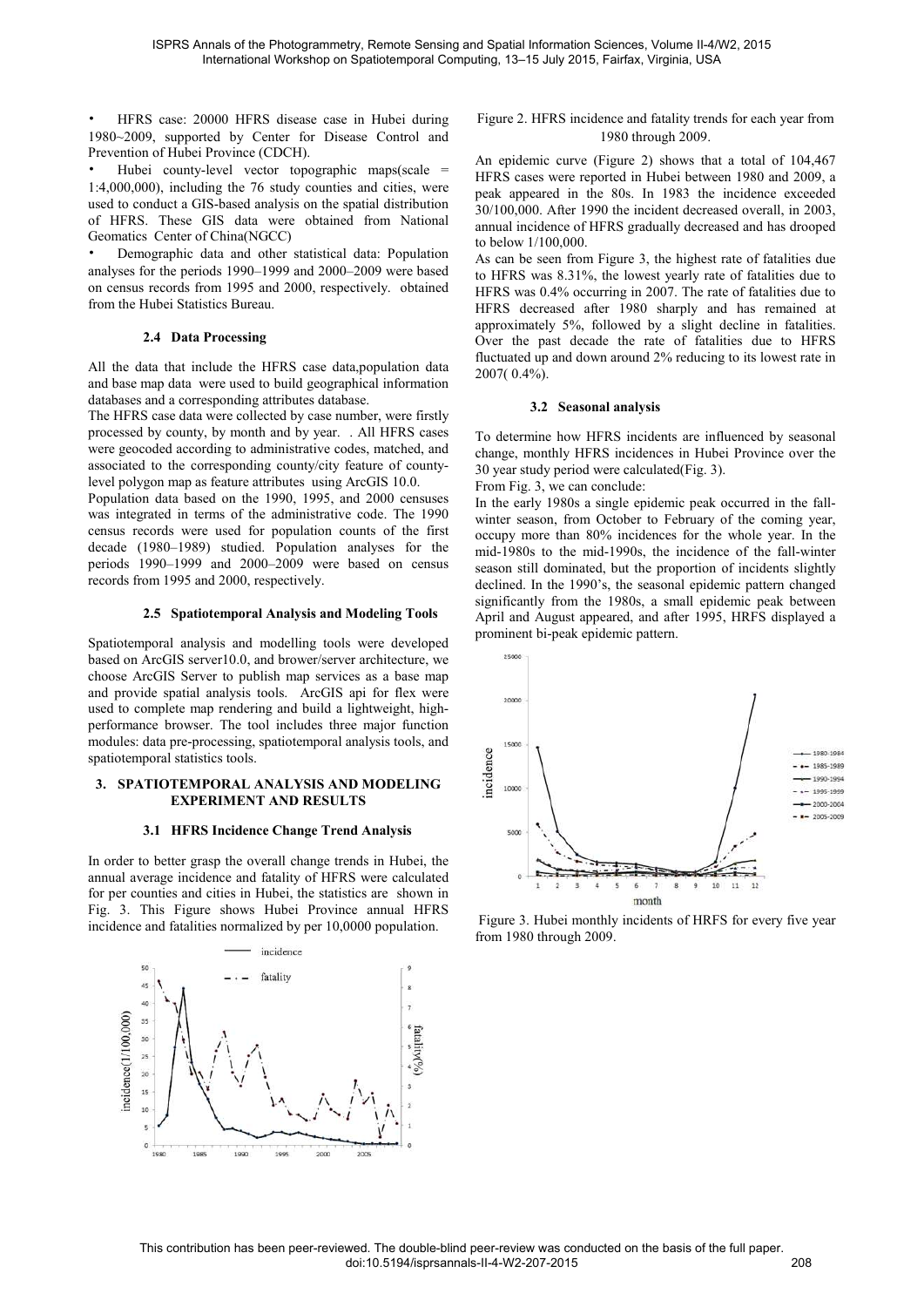



Figure 4 Hubei HFRS Spatial Distribution every ten years from 1980 through 2009.

Use ten years as a division, according to the national unified HFRS monitoring criteria, the epidemic strength of the city and county was divided into four classes, high incidence (incidence> 30/10 million), middle (incidence of 5 to 30 / 100,000), and low development zone (incidence <5/10 million) and non-infected (incidence 0). the incidence distribution of HFRS in Hubei Province from 1980 to 1989, 1990 to 1999, from 2000 to 2009 were mapped and are shown in Fig 4.

It can be seen from Fig. 4 that for every ten year period, the incidence distribution, in the 1980s, high HFRS incidence include nine counties: Yicheng, Zhongxiang, Jingmen, Wuhan and et. al., located in the central Hubei Province, other area are in the middle incident zone; in the 1990s the middle incident zones were mainly distributed in the central and southern counties of Hubei province; after 2000, only a few cities and counties were the middle incident zone, the rest were lowincident zones and non-infected zones. The epidemic area however, has expanded in comparison with the 1980s, the southwestern counties have become the new epidemic area.

#### **3.4 Space-time clustering analysis**

Hubei HFRS incidences, demographic, and geographic data are used as the data source of Space-time clustering analysis;a Poisson function is adopted to implement spatiotemporal clustering analysis of HFRS incidences in Hubei. In detail, during the clustering process, the maximum window radius is set to less than 25% of the total population; and the time step is set to a year.



Figure5. Hubei HFRS Spatio-temporal Cluster Results for 80~89,90~99



Figure6. Hubei HFRS Spatio-temporal Cluster Results for 00~09

|                |          |              |      |            |          | Observe | Expecte |         |
|----------------|----------|--------------|------|------------|----------|---------|---------|---------|
| TimePerio<br>d | Cluster# | <b>Start</b> | End  | <b>LLR</b> | p        | dCaseNu | dCaseN  | $_{RR}$ |
|                |          |              |      |            |          | mber    | umber   |         |
| 1980~1989      | 1        | 1982         | 1983 | 25978.42   | < 0.001  | 24330   | 4072.30 | 7.94    |
|                | 2        | 1983         | 1984 | 2493.62    | $0.001$  | 6361    | 2309.17 | 2.90    |
|                | 3        | 1981         | 1982 | 72.78      | < 0.001  | 491     | 270.16  | 1.82    |
| 1990~1999      | 1        | 1991         | 1992 | 2071.54    | < 0.001  | 1022    | 53.47   | 20.12   |
|                | 2        | 1995         | 1996 | 845.93     | $0.001$  | 1614    | 485.05  | 3.54    |
|                | 3        | 1993         | 1994 | 505.29     | < 0.001  | 956     | 28196   | 3.51    |
|                | 4        | 1998         | 1999 | 354.98     | $0.001$  | 327     | 47.23   | 7.03    |
|                | 5        | 1990         | 1991 | 293.04     | < 0.001  | 456     | 114.06  | 4.07    |
|                | 6        | 1990         | 1991 | 176.01     | < 0.001  | 541     | 215.01  | 2.56    |
|                | 7        | 1997         | 1997 | 5.31       | 0.893    | 241     | 194.12  | 1.24    |
| 2000~2009      | 1        | 2000         | 2001 | 509.81     | < 0.001  | 494     | 78.86   | 6.86    |
|                | 2        | 2002         | 2003 | 372.91     | $0.001$  | 182     | 9.23    | 20.44   |
|                | 3        | 2000         | 2001 | 319.81     | < 0.001  | 483     | 1213    | 4.31    |
|                | 4        | 2000         | 2001 | 155.09     | $-0.001$ | 118     | 13.16   | 9.16    |
|                | 5        | 2001         | 2001 | 1.54       | 1        | 10      | 5.43    | 1.84    |
|                | 6        | 2000         | 2000 | 0.23       | 1        | 72      | 66.48   | 1.08    |

Table 1. Detection of HFRS Clusters in Hubei Province, China

The results of spatial scans are shown in Table 1, Fig. 5 and Fig. 6. It can be seen from 1980 to 1989, one highest incidence cluster and two secondary clusters are statistically significant. During the period from 1990 to 1999, one highest incidence cluster and five secondary cluster areas are observed, During the period from 2000 to 2009, one highest incidence cluster area is observed with 7.94 relative risk. Among them, from 1980 to 1989, the highest incidence cluster area included HanChuan,Yincheng, Yunmeng, Xiantao, Tianmen, the Wuhan, Xiaogan, Honghu, Jiayu, Jingshang, Anlu, Huangpi,and Qianjiang. From 1990 to 1999, the highest incidence cluster include Lichuang, and its relative risk is 20.12. From 2000 to